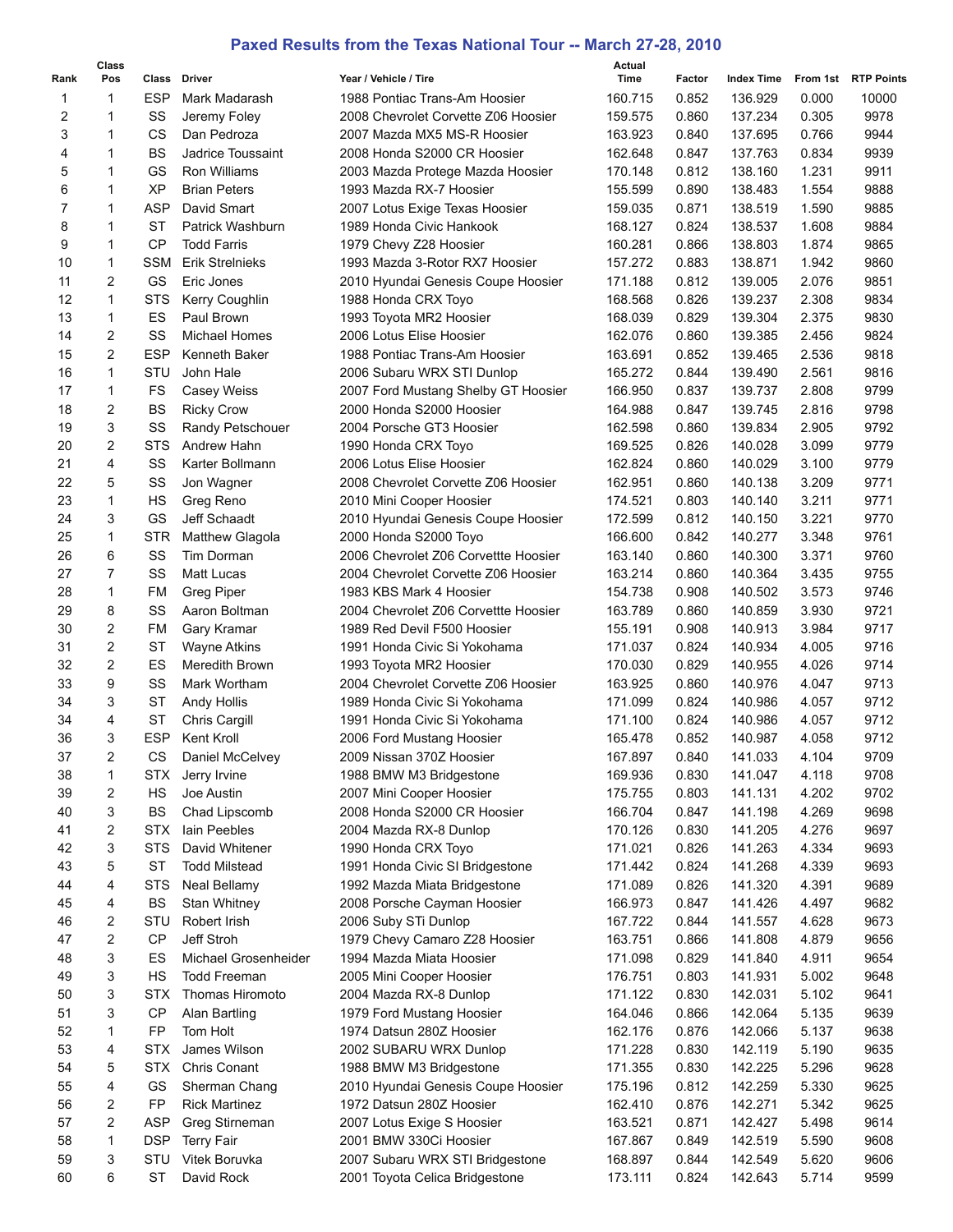| 61  | 1              | EM               | <b>Scott Minehart</b>        | 2007 Brunton Super Stalker Goodyear | 157.312 | 0.907 | 142.682 | 5.753  | 9597 |
|-----|----------------|------------------|------------------------------|-------------------------------------|---------|-------|---------|--------|------|
| 62  | $\overline{c}$ | SSM              | Ivan Austin                  | 2002 Honda S2000 Hoosier            | 161.628 | 0.883 | 142.718 | 5.789  | 9594 |
| 63  | 10             | SS               | <b>Charles Cram</b>          | 2002 Chevrolet Corvette Hoosier     | 165.962 | 0.860 | 142.727 | 5.798  | 9594 |
| 64  | 3              | CS               | Sierra Pedroza               | 2007 Mazda MX5 Hoosier              | 169.917 | 0.840 | 142.730 | 5.801  | 9594 |
| 65  | 1              | DM               | David Hedderick              | 2001 Birkin CS3 Hoosier             | 156.377 | 0.913 | 142.772 | 5.843  | 9591 |
| 66  | 1              | <b>SM</b>        | <b>Terence Cox</b>           | 2003 Mitsubishi Lancer Evo Hoosier  | 162.868 | 0.877 | 142.835 | 5.906  | 9587 |
| 67  | 4              | <b>CP</b>        | Donna Bartling               | 1979 Ford Mustang Hoosier           | 164.994 | 0.866 | 142.885 | 5.956  | 9583 |
| 68  | 5              | <b>BS</b>        | Rafal Lemanczyk              | 2004 Honda S2000 Hoosier            | 168.701 | 0.847 | 142.890 | 5.961  | 9583 |
| 69  | 4              | STU              | Jon Pomrenke                 | 2006 Subaru STI Dunlop              | 169.379 | 0.844 | 142.956 | 6.027  | 9578 |
| 70  | 2              | <b>STR</b>       | Jason Minehart               | 2007 Mazda MX-5 Toyo                | 169.983 | 0.842 | 143.126 | 6.197  | 9567 |
| 71  | $\overline{2}$ | <b>FS</b>        | Kevin Youngers               | 2007 Ford Mustang Shelby GT Hoosier | 171.089 | 0.837 | 143.201 | 6.272  | 9562 |
|     |                |                  |                              |                                     |         |       |         |        |      |
| 72  | 7              | <b>ST</b>        | Chris DeLay                  | 1989 Honda Civic Si Hankook         | 173.915 | 0.824 | 143.306 | 6.377  | 9555 |
| 73  | 8              | <b>ST</b>        | Erich Schwaller              | 1989 Honda Civic Si Bridgestone     | 174.392 | 0.824 | 143.699 | 6.770  | 9529 |
| 74  | 5              | STU              | Kenneth Orgeron              | 2003 BMW M3 Yokohama                | 170.327 | 0.844 | 143.756 | 6.827  | 9525 |
| 75  | $\mathbf{1}$   | F125             | <b>Tom Reynolds</b>          | 2008 GP 8 Rio MG Grande R           | 150.127 | 0.959 | 143.972 | 7.043  | 9511 |
| 76  | 5              | <b>STS</b>       | Jerrett Jan                  | 1993 Mazda Miata Bridgestone        | 174.417 | 0.826 | 144.068 | 7.139  | 9504 |
| 77  | 3              | <b>STR</b>       | Matthew Leach                | 2000 Honda S2000 Toyo               | 171.216 | 0.842 | 144.164 | 7.235  | 9498 |
| 78  | 1              | DS               | David Barkley                | 2009 Subaru WRX Hoosier             | 174.890 | 0.825 | 144.284 | 7.355  | 9490 |
| 79  | 6              | <b>STX</b>       | <b>Brad Maxcy</b>            | 1997 BMW 328is Yokohama             | 173.850 | 0.830 | 144.295 | 7.366  | 9490 |
| 80  | 6              | <b>STU</b>       | <b>Tyler Kvetko</b>          | 2008 Mitsubishi Evolution X Dunlop  | 171.239 | 0.844 | 144.526 | 7.597  | 9474 |
| 81  | 6              | <b>STS</b>       | <b>Bob Neff</b>              | 1992 Mazda Miata Toyo               | 174.972 | 0.826 | 144.527 | 7.598  | 9474 |
| 82  | 7              | STU              | <b>Steven Pounds</b>         | 2002 BMW M3 Dunlop                  | 171.246 | 0.844 | 144.532 | 7.603  | 9474 |
| 83  | 4              | <b>STR</b>       | Sean Minehart                | 2007 Mazda MX-5 Toyo                | 171.658 | 0.842 | 144.536 | 7.607  | 9474 |
| 84  | 7              | <b>STX</b>       | <b>Patrick Lipsinic</b>      | 2002 Subaru Impreza WRX Dunlop      | 174.172 | 0.830 | 144.563 | 7.634  | 9472 |
| 85  | 5              | <b>STR</b>       | Michael Casino               | 2008 Honda S2000 CR Dunlop          | 171.834 | 0.842 | 144.684 | 7.755  | 9464 |
| 86  | 1              | <b>CSP</b>       | Darren Darby                 | 1999 Mazda Miata Hoosier            | 167.655 | 0.863 | 144.686 | 7.757  | 9464 |
| 87  | $\mathbf{1}$   | BM               | <b>Christopher Moulckers</b> | 1974 Legrand DSR Hoosier            | 150.087 | 0.965 | 144.834 | 7.905  | 9454 |
| 88  | 8              | STU              | <b>Khristian Perry</b>       | 2004 Subaru STi Dunlop              | 171.627 | 0.844 | 144.853 | 7.924  | 9453 |
| 89  | $\overline{c}$ | DS               | <b>Donald Gutierrez</b>      | 2008 Mazdaspeed 3 Hoosier           | 175.588 | 0.825 | 144.860 | 7.931  | 9453 |
| 90  | $\overline{7}$ | <b>STS</b>       | Mick Harrison                | 1993 Mazda Miata Bridgestone        | 175.514 | 0.826 | 144.975 | 8.046  | 9445 |
| 91  | 3              | FM               | <b>Phillip Penner</b>        | 1989 Red Devil F500 Hoosier         | 159.674 | 0.908 | 144.984 | 8.055  | 9444 |
|     |                |                  |                              |                                     |         |       |         |        |      |
| 92  | $\overline{c}$ | <b>DSP</b>       | Amy Fair                     | 2001 BMW 330Ci Hoosier              | 170.813 | 0.849 | 145.020 | 8.091  | 9442 |
| 93  | $\mathbf{1}$   | <b>FJA</b>       | <b>Rachel Saunders</b>       | 2002 VMT Shark Hoosier              | 166.911 | 0.869 | 145.046 | 8.117  | 9440 |
| 94  | $\overline{c}$ | <b>XP</b>        | <b>Beth Strelnieks</b>       | 1993 Mazda 3-Rotor Rx-7 Hoosier     | 163.090 | 0.890 | 145.150 | 8.221  | 9434 |
| 95  | 6              | <b>BS</b>        | Lee Maschmann                | 2008 Honda S2000 Hoosier            | 171.412 | 0.847 | 145.186 | 8.257  | 9431 |
| 96  | 11             | SS               | Mark Gadway                  | 2003 Chevrolet Z06 Kumho            | 168.908 | 0.860 | 145.261 | 8.332  | 9426 |
| 97  | 9              | <b>ST</b>        | Jason McCall                 | 1991 BMW 318is Toyo                 | 176.289 | 0.824 | 145.262 | 8.333  | 9426 |
| 98  | 2              | F <sub>125</sub> | Jacob Dawson                 | 2008 GP 8 MG Rio Grande R           | 151.500 | 0.959 | 145.288 | 8.359  | 9425 |
| 99  | 3              | FS               | <b>Rick Bagnard</b>          | 1999 Chevy Camaro SS Hoosier        | 173.594 | 0.837 | 145.298 | 8.369  | 9424 |
| 100 | 9              | STU              | <b>Stuart Maxcy</b>          | 2005 BMW M3 Yokohama                | 172.202 | 0.844 | 145.338 | 8.409  | 9421 |
| 101 | 8              | <b>STS</b>       | <b>Robert Seelig</b>         | 1989 Honda CRX Si Toyo              | 176.002 | 0.826 | 145.378 | 8.449  | 9419 |
| 102 | 4              | FS               | Doug Wille                   | 2007 Ford Shelby Mustang Hoosier    | 173.729 | 0.837 | 145.411 | 8.482  | 9417 |
| 103 | 1              | <b>GSL</b>       | Jean Schaadt                 | 2010 Hyundai Genesis Coupe Hoosier  | 179.085 | 0.812 | 145.417 | 8.488  | 9416 |
| 104 | 3              | <b>FP</b>        | <b>Rick McPherson</b>        | 1987 Porsche 944 Hoosier            | 166.017 | 0.876 | 145.431 | 8.502  | 9415 |
| 105 | $\overline{c}$ | EM               | David Seybold                | 2006 Stalker V6 Super Goodyear      | 160.353 | 0.907 | 145.440 | 8.511  | 9415 |
| 106 | 8              | <b>STX</b>       | Paul Carrig                  | 2004 Volkswagen R32 Bridgestone     | 175.241 | 0.830 | 145.450 | 8.521  | 9414 |
| 107 | 7              | BS               | Paul Dodd                    | 1996 Porsche 993 Carrera Kumho      | 171.775 | 0.847 | 145.493 | 8.564  | 9411 |
| 108 | 4              | ESP              | <b>Pranav Patel</b>          | 2006 Ford Mustang Hoosier           | 170.980 | 0.852 | 145.675 | 8.746  | 9400 |
| 109 | 8              | BS               | Su Brude                     | 2008 Porsche Cayman Hoosier         | 172.069 | 0.847 | 145.742 | 8.813  | 9395 |
| 110 | 1              | DP               | Drew VanderPloeg             | 1990 Mazda Miata Hoosier            | 166.913 | 0.874 | 145.882 | 8.953  | 9386 |
| 111 | 9              | <b>STX</b>       | <b>Clint Williams</b>        | 2002 Subaru WRX Dunlop              | 175.785 | 0.830 | 145.902 | 8.973  | 9385 |
| 112 | 4              | HS               |                              | 2006 Mini Cooper Kumho              | 181.927 | 0.803 | 146.087 | 9.158  | 9373 |
| 112 |                |                  | David Sponberg               |                                     |         |       |         |        |      |
|     | 1              | STSL             | <b>Kimberly Whitener</b>     | 1990 Honda CRX Toyo                 | 176.861 | 0.826 | 146.087 | 9.158  | 9373 |
| 114 | 10             | STU              | Donour Sizemore              | 2004 Subaru STi Dunlop              | 173.266 | 0.844 | 146.237 | 9.308  | 9363 |
| 115 | $\overline{2}$ | <b>CSP</b>       | Chris Robbins                | 2006 Mazda MX-5 Hoosier             | 169.501 | 0.863 | 146.279 | 9.350  | 9361 |
| 116 | 9              | BS               | Jerry Centanni               | 2000 Honda S2000 Hoosier            | 173.142 | 0.847 | 146.651 | 9.722  | 9337 |
| 117 | 4              | CS               | <b>Jim Harris</b>            | 2007 Mazda RX-8 Hoosier             | 174.858 | 0.840 | 146.881 | 9.952  | 9322 |
| 118 | 4              | ES               | <b>Nelson Santos</b>         | 1993 Toyo                           | 177.414 | 0.829 | 147.076 | 10.147 | 9310 |
| 119 | 5              | ES               | <b>Bob Bailey</b>            | 1996 Mazda Miata Hoosier            | 177.435 | 0.829 | 147.094 | 10.165 | 9309 |
| 120 | 10             | BS               | <b>Vivek Goel</b>            | 2000 Acura NSX Hoosier              | 173.791 | 0.847 | 147.201 | 10.272 | 9302 |
| 121 | 2              | <b>SM</b>        | Drew Gray                    | 2003 Mitsubishi Evolution Hoosier   | 167.881 | 0.877 | 147.232 | 10.303 | 9300 |
| 122 | 6              | ES               | Lorin Stolz                  | 1996 Mazda Miata Hoosier            | 177.603 | 0.829 | 147.233 | 10.304 | 9300 |
| 123 | 3              | ASP              | David Jones                  | 2006 Chevrolet Corvette Z06 Hoosier | 169.040 | 0.871 | 147.234 | 10.305 | 9300 |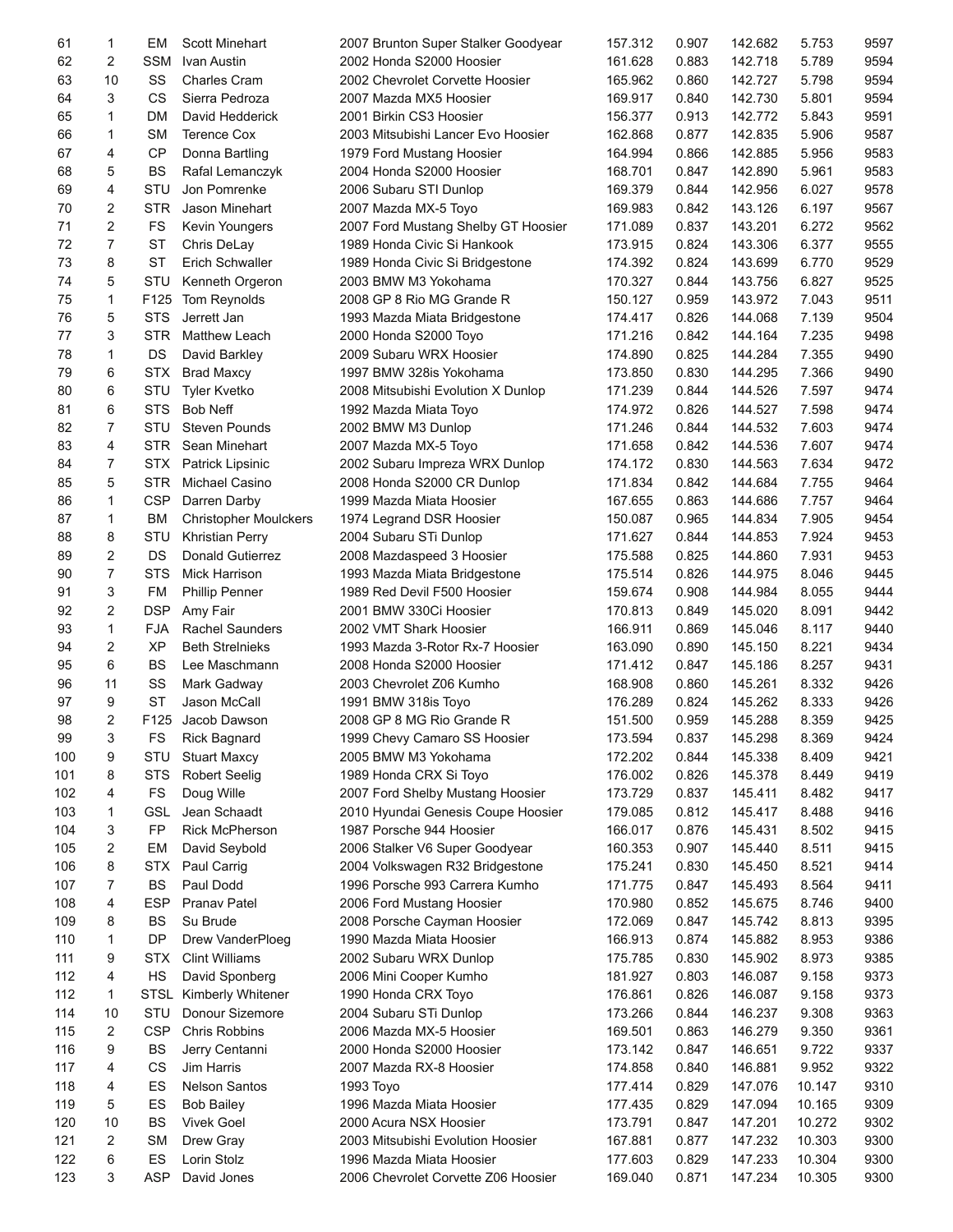| 124 | 11             | STU         | Wiggy Greacen           | 2008 BMW 135i Bridgestone            | 174.523 | 0.844 | 147.297 | 10.368 | 9296 |
|-----|----------------|-------------|-------------------------|--------------------------------------|---------|-------|---------|--------|------|
| 125 | 4              | FP          | Jonathan Jackson        | 1973 Porsche 914-6 Hoosier           | 168.214 | 0.876 | 147.355 | 10.426 | 9292 |
| 126 | 10             | <b>ST</b>   | Jerred Weingarten       | 1989 Honda Civic Bridgestone         | 178.872 | 0.824 | 147.391 | 10.462 | 9290 |
| 127 | 5              | CS          | Andy Ciarniello         | 2009 Nissan 370Z Hoosier             | 175.690 | 0.840 | 147.580 | 10.651 | 9278 |
| 128 | 10             | <b>STX</b>  | Christopher Ledbetter   | 1997 BMW 328iS Yokohama              | 177.865 | 0.830 | 147.628 | 10.699 | 9275 |
| 129 | 3              | SSM         | <b>William Sapp</b>     | 2003 Porsche Turbo Kumho             | 167.190 | 0.883 | 147.629 | 10.700 | 9275 |
| 130 | 9              | <b>STS</b>  | Stephen Eberlein        | 1990 Mazda Miata Bridgestone         | 178.749 | 0.826 | 147.647 | 10.718 | 9274 |
| 131 | 2              | DP          | Steve Hudson            | 1990 Mazda Miata Hoosier             | 169.079 | 0.874 | 147.775 | 10.846 | 9266 |
| 132 | $\overline{2}$ | <b>GSL</b>  | Michelle Dorman         | 2010 Honda R Spec Hoosier            | 181.995 | 0.812 | 147.780 | 10.851 | 9266 |
| 133 | 3              | DS          | <b>Shawn McAllister</b> | 2009 Subaru WRX Hoosier              | 179.189 | 0.825 | 147.831 | 10.902 | 9263 |
|     | 3              | <b>CSP</b>  | Jim Garton              |                                      |         |       |         |        | 9230 |
| 134 |                |             |                         | 1990 Mazda Miata Hoosier             | 171.909 | 0.863 | 148.357 | 11.428 |      |
| 135 | 3              | <b>XP</b>   | Matt Murphy             | 2002 Honda S2000 Hoosier             | 166.729 | 0.890 | 148.389 | 11.460 | 9228 |
| 136 | 4              | <b>XP</b>   | Grady Wood              | 1986 Honda Civic Hoosier             | 166.771 | 0.890 | 148.426 | 11.497 | 9225 |
| 137 | 11             | <b>STX</b>  | Douglas Hitchcock       | 1989 BMW 325i Toyo                   | 178.942 | 0.830 | 148.522 | 11.593 | 9219 |
| 138 | 12             | STU         | Adam Zaharias           | 2005 Subaru WRX STi Dunlop           | 175.983 | 0.844 | 148.530 | 11.601 | 9219 |
| 139 | 4              | <b>CSP</b>  | Jerry Gallegos          | 1990 Mazda Miata Hoosier             | 172.295 | 0.863 | 148.691 | 11.762 | 9209 |
| 140 | 6              | <b>STR</b>  | Sean Oneill             | 1999 Mazda Miata Dunlop              | 176.666 | 0.842 | 148.753 | 11.824 | 9205 |
| 141 | 5              | GS          | Tom Williams            | 2003 Mazda Speed Protege Hoosier     | 183.267 | 0.812 | 148.813 | 11.884 | 9201 |
| 142 | $\overline{7}$ | <b>STR</b>  | Daniel Pyziak           | 2000 Toyota MR2 Spyder Bridgestone   | 176.758 | 0.842 | 148.830 | 11.901 | 9200 |
| 143 | 4              | FM          | Mark Moskal             | 1996 KBS MK 7 Hoosier                | 163.915 | 0.908 | 148.835 | 11.906 | 9200 |
| 144 | 13             | STU         | Sean OGorman            | 1989 Honda Civic Si Hankook          | 176.488 | 0.844 | 148.956 | 12.027 | 9193 |
| 145 | 5              | FP          | <b>Richard Davis</b>    | 1991 Porsche 944S2 Hoosier           | 170.221 | 0.876 | 149.114 | 12.185 | 9183 |
| 146 | 7              | ES          | Martin Ormerod          | 1994 Mazda Miata Hoosier             | 179.905 | 0.829 | 149.141 | 12.212 | 9181 |
| 147 | 2              | <b>STSL</b> | <b>Michelle Seelig</b>  | 1989 Honda CRX Toyo                  | 180.587 | 0.826 | 149.165 | 12.236 | 9180 |
| 148 | 5              | HS          | Larry Peak              | 2006 Mazda 3I Touring Kumho          | 185.818 | 0.803 | 149.212 | 12.283 | 9177 |
| 149 | 4              | SSM         | <b>Troy Acosta</b>      | 1999 Chevrolet Corvette Hoosier      | 169.273 | 0.883 | 149.468 | 12.539 | 9161 |
| 150 | 11             | <b>ST</b>   | Stephen Uszak           | 1991 BMW 318is Toyo                  | 181.414 | 0.824 | 149.485 | 12.556 | 9160 |
| 151 | 6              | FP          | Steven McPherson        | 1987 Porsche 944 Hoosier             | 170.801 | 0.876 | 149.622 | 12.693 | 9152 |
| 152 | 3              | <b>SM</b>   | <b>Chris Flemming</b>   | 2008 Mits Evo Toyo                   | 170.769 | 0.877 | 149.764 | 12.835 | 9143 |
| 153 | 14             | STU         | John Kvetko             | 2008 Mitsubishi Evolution X Dunlop   | 177.753 | 0.844 | 150.024 | 13.095 | 9127 |
| 154 | 1              | <b>STXL</b> | Jennifer Maxcy          | 1997 BMW 328is Yokohama              | 180.758 | 0.830 | 150.029 | 13.100 | 9127 |
|     | 12             |             |                         |                                      |         |       |         |        | 9123 |
| 155 |                | SS          | Jay Cryderman           | 2003 Chevrolet Corvette Z06 Hoosier  | 174.523 | 0.860 | 150.090 | 13.161 |      |
| 156 | 10             | <b>STS</b>  | <b>Phillip Adams</b>    | 1990 Mazda Miata Bridgestone         | 181.850 | 0.826 | 150.208 | 13.279 | 9116 |
| 157 | 6              | HS          | Jennifer OBrian         | 2006 Mazda 3 Kumho                   | 187.157 | 0.803 | 150.287 | 13.358 | 9111 |
| 158 | 12             | <b>STX</b>  | Paul Soulsby            | 1990 Toyota Celica Dunlop            | 181.324 | 0.830 | 150.499 | 13.570 | 9098 |
| 159 | 5              | <b>FS</b>   | Jeff Minor              | 2001 Pontiac Formula Kumho           | 179.864 | 0.837 | 150.546 | 13.617 | 9095 |
| 160 | 12             | <b>ST</b>   | George Hammond          | 1989 Honda Civic Si Yokohama         | 182.765 | 0.824 | 150.598 | 13.669 | 9092 |
| 161 | 4              | <b>SM</b>   | Paul Magyar             | 2004 Subaru STI Kumho                | 171.983 | 0.877 | 150.829 | 13.900 | 9078 |
| 162 | 3              | DP          | Zack Barnes             | 1987 Toyota MR2 Hoosier              | 172.665 | 0.874 | 150.909 | 13.980 | 9074 |
| 163 | 15             | STU         | Doug Maxcy              | 2005 BMW M3 Yokohama                 | 178.895 | 0.844 | 150.987 | 14.058 | 9069 |
| 164 | 5              | <b>XP</b>   | <b>Charles Kim</b>      | 2002 Honda S2000 Hoosier             | 169.963 | 0.890 | 151.267 | 14.338 | 9052 |
| 165 | 3              | <b>GSL</b>  | <b>Trisha Williams</b>  | 2003 Mazda Mazda Speed Hoosier       | 186.531 | 0.812 | 151.463 | 14.534 | 9040 |
| 166 | 6              | GS          | <b>Ben Castillo</b>     | 2008 Volvo C30 T5 Titani N/A         | 187.386 | 0.812 | 152.157 | 15.228 | 8999 |
| 167 | 3              |             | STSL Katelyn Johnson    | 1990 Honda CRX Toyo                  | 184.217 | 0.826 | 152.163 | 15.234 | 8999 |
| 168 | 8              | <b>STR</b>  | Christopher Leclair     | 2006 Honda S2000 Dunlop              | 180.735 | 0.842 | 152.179 | 15.250 | 8998 |
| 169 | 9              | <b>STR</b>  | <b>Chris Kiser</b>      | 2001 Toyota MR-2 Spyder Bridgestone  | 181.089 | 0.842 | 152.477 | 15.548 | 8980 |
| 170 | 10             | <b>STR</b>  | Nickolaus Gruendler     | 2009 Pontiac Solstice Coupe Goodyear | 181.185 | 0.842 | 152.558 | 15.629 | 8976 |
| 171 | 4              | <b>STSL</b> | Jane Willis             | 1993 Mazda Miata Bridgestone         | 184.913 | 0.826 | 152.738 | 15.809 | 8965 |
| 172 | 1              | <b>FSP</b>  | David Alarcon           | 1985 Toyota Corolla GTS Hoosier      | 182.292 | 0.838 | 152.761 | 15.832 | 8964 |
| 173 | 5              | <b>CP</b>   | <b>Robert Ely</b>       | 1969 Ford Mustang Goodyear           | 176.596 | 0.866 | 152.932 | 16.003 | 8954 |
| 174 | 2              | <b>DM</b>   | Charles Spera           | 2006 Ultralite XR7 Hoosier           | 167.573 | 0.913 | 152.994 | 16.065 | 8950 |
| 175 | 1              | STUL        | <b>Christy Carlson</b>  | 2006 Subaru Impreza WRX Kumho        | 181.436 | 0.844 | 153.132 | 16.203 | 8942 |
| 176 | 1              | <b>FPL</b>  | Trish Jackson           | 1973 Porsche 914-6 Hoosier           | 175.005 | 0.876 | 153.304 | 16.375 | 8932 |
| 177 | 5              | FM          | Mark Yakich             | 1995 KBS Mk7 Hoosier                 | 169.032 | 0.908 | 153.481 | 16.552 | 8922 |
|     |                |             |                         |                                      |         |       |         |        |      |
| 178 | 5              | <b>SM</b>   | Henry Lin               | 2004 Subaru WRX STI Kumho            | 175.678 | 0.877 | 154.070 | 17.141 | 8887 |
| 179 | 8              | ES          | Dan Hendren             | 1996 Mazda Miata Kumho               | 186.327 | 0.829 | 154.465 | 17.536 | 8865 |
| 180 | 6              | FM          | Larry Everitt           | 1983 KBS Mark 4 Hoosier              | 170.122 | 0.908 | 154.471 | 17.542 | 8864 |
| 181 | 2              | <b>STXL</b> | MeLinda McCall          | 1991 BMW 318is Toyo                  | 186.326 | 0.830 | 154.651 | 17.722 | 8854 |
| 182 | 9              | ES          | Terry Johnson           | 1996 Mazda Miata Kumho               | 186.984 | 0.829 | 155.010 | 18.081 | 8834 |
| 183 | 13             | <b>ST</b>   | Shellie Ormerod         | 1990 Honda Civic Si Toyo             | 188.708 | 0.824 | 155.495 | 18.566 | 8806 |
| 184 | 6              | FS          | Steve Johnson           | 2007 Ford Mustang Shelby GT Hoosier  | 185.845 | 0.837 | 155.552 | 18.623 | 8803 |
| 185 | 11             | <b>STS</b>  | Stefan Haag             | 1990 Mazda Miata Kumho               | 188.361 | 0.826 | 155.586 | 18.657 | 8801 |
| 186 | 3              | DM          | Gary Abrahamzon         | 2001 Birkin CS3 Hoosier              | 170.487 | 0.913 | 155.655 | 18.726 | 8797 |